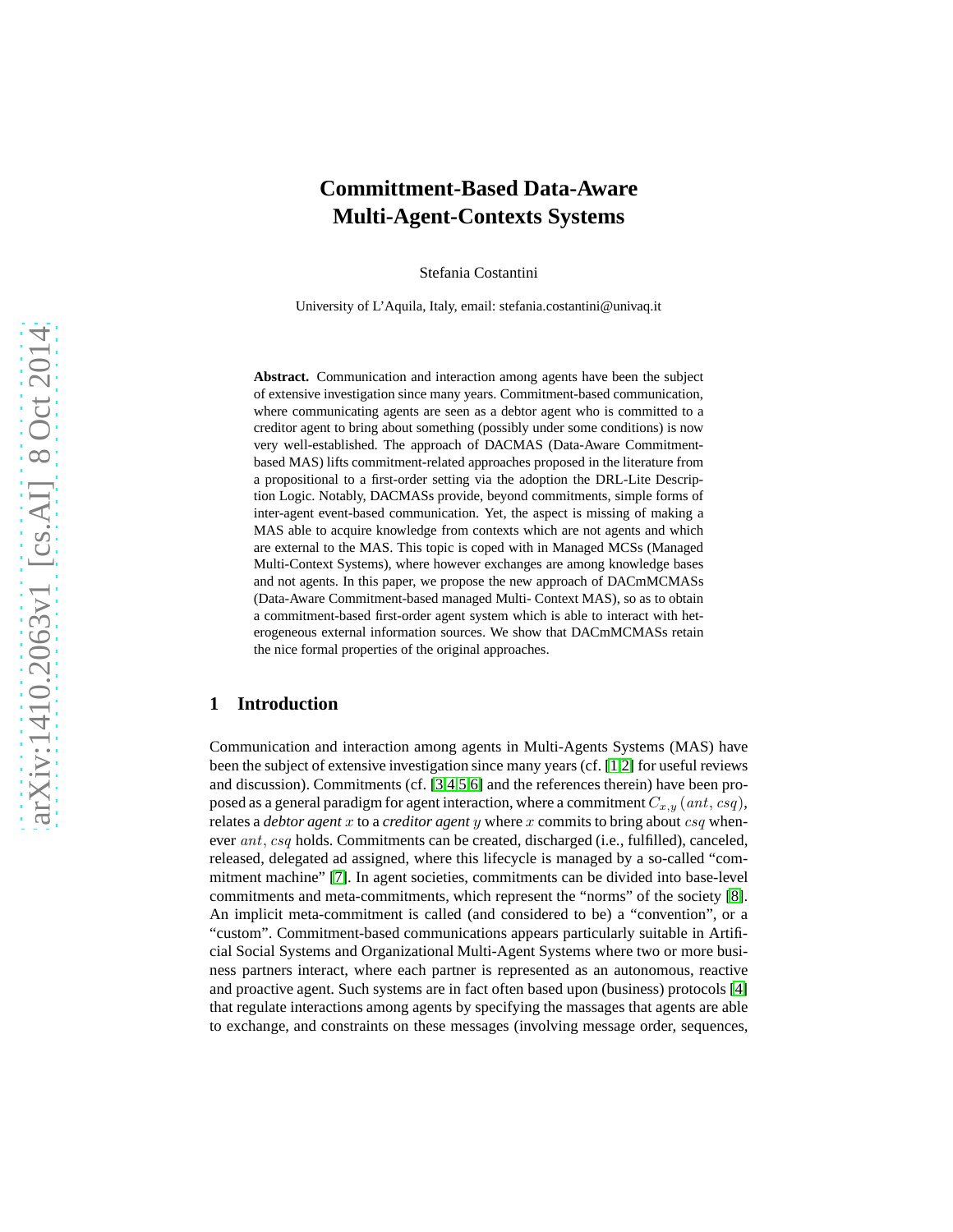contents, etc.). Literature about commitment-based protocols static and run-time verification is so wide as to make it impossible to mention all relevant work here. About run-time verification we mention [\[9,](#page-13-4)[10,](#page-13-5)[11\]](#page-13-6), about static (a priori) verification we mention (among many) [\[12](#page-13-7)[,13](#page-13-8)[,14](#page-13-9)[,15\]](#page-13-10). In [\[5\]](#page-13-0), a semantics is proposed for the most common FIPA primitives [\[16\]](#page-13-11) in terms of commitments. The objective of such a semantics is that of abstracting away from agents' "mental states", which are by definition private and non-observable, while in the author's perspective communication is a social phenomenon consisting of exchanges that are made public. However, despite the open criticism to the "mentalistic" approach, in this work semantics of FIPA primitives still refer to BDI [\[17](#page-13-12)[,18\]](#page-13-13) concepts of Belief, Desire and Intention stating, e.g., that in an "Inform" primitive whatever is communicated is also believed. Alternative formal proposals that treat communicative acts in terms of commitments can be found in in [\[19\]](#page-13-14) and in the references therein.

In [\[6](#page-13-1)[,20\]](#page-13-15) there is a strong claim toward an approach where a Multi-Agent System (MAS) is to be considered as a distributed system including heterogeneous components which operate autonomously and need to interoperate. No reference to "Intelligence" or knowledge representation and reasoning needs to be made, in the authors' view, concerning communication: a strict software-engineering orientation is embraced, where agents are to any practical extents pieces of software managing interaction protocols. In [\[15\]](#page-13-10), the quest for a decoupling of agent design and protocol design is advocated, to be obtained by means of refactoring design techniques, so as to allow designers to deploy a new protocol for a MAS with no need of substantial modifications to the agents'code.

Though the commitment-based communication paradigm is very well-established and has proved effective in many practical applications, some more or less explicit discussion about the pervasiveness of such a paradigm has emerged (see e.g. [\[1,](#page-12-0)[2\]](#page-12-1)), i.e., whether or not are commitments really able to capture all forms of inter-agent communication, and whether or not intelligence and knowledge representation and reasoning abilities of agents, as well as the application context where they operate, can really be always and fully ignored or, however, considered to be a system parameter not to be taken into account as far as communication is concerned.

In interesting recent work [\[21\]](#page-14-0), Calvanese De Giacomo and Montali study how to lift to lift the commitment-related approaches proposed in the literature from a propositional to a first-order setting. This with the aim of establishing how data maintained by the agents impact on the dynamics of MAS, and on the evolution of commitments. They are able to specify and verify (under some conditions) dynamic properties by means of a first-order variant of  $\mu$ -calculus [\[22,](#page-14-1)[23\]](#page-14-2). The approach, called DACMAS (Data-Aware Commitment-based MAS) is based upon the DRL-Lite Description Logic [\[24\]](#page-14-3). In this approach, a set of agents is augmented with an *institutional* agent which owns a "global TBox, that

*represents the key concepts, relations and constraints characterizing the domain in which the agents operate, so as to provide a common ground for the agent interaction.*

The institutional agent keeps track of all agents participating in the system and of the evolution of their commitments, and is able to observe and record every interaction.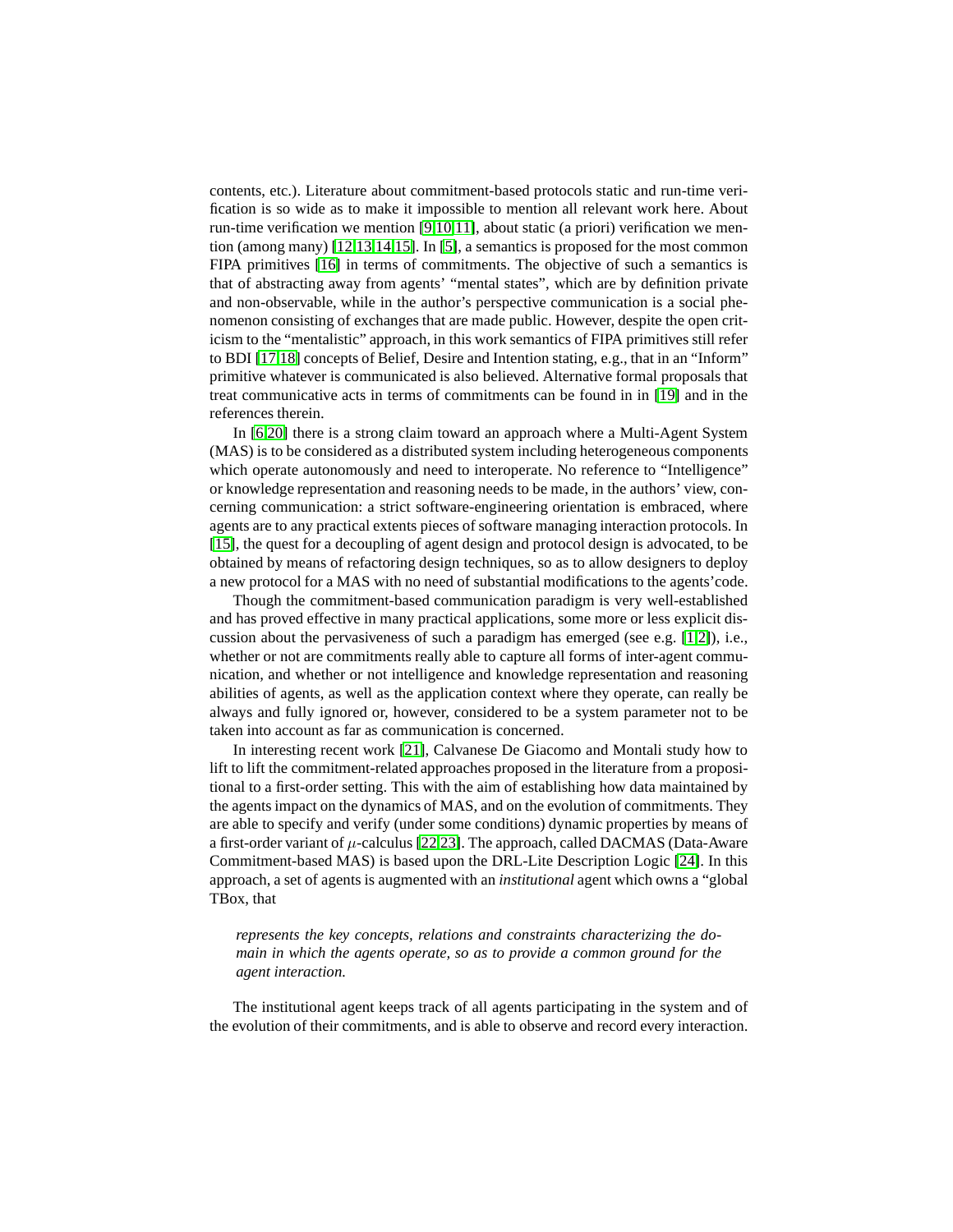Agents consist of a local ABox which is consistent with the global TBox (though mutual consistency of the ABoxes is not required) and of a set of reactive and proactive rules, where proactive rules model communications, and reactive rules model internal updates. Interestingly enough, in fact, agents communicate by interchanging *events*, which may then lead to commitment formation. For instance, a potential buyer send an event to a seller in order to register as customer. When (via an internal update) the seller does so, it sends to the buyer events representing offers. Only later, in case, e.g., the customer decides to buy, commitments are (conditionally) created by the institutional agent (which implements the commitment machine) about, e.g., payment and delivery. Notice that, since the institutional agent explicitly and implicitly participates in every interaction, and also implements the commitment machine, if all communications were to be based upon commitment one would need a meta-institutional agent, and so on in a potentially infinite regression. This even in a setting where participating agents are strongly coupled by the unique common ontology.

Though the DACMAS approach is interesting, also for its potential for affordable verification, an important aspect is still missing, at least in the hypothesis of a really heterogeneous and autonomous set of agents. In fact, decisions about how to react to an event can be taken in DACMASs only based upon querying the local or the institutional ABox. In real-world applications, decisions such as, e.g., whether to accept a customer or whether to issue an order to a certain seller, whether to enroll a candidate student, whether to concede a loan and at which conditions, etc. are taken after consulting a number of information sources that can be not only internal, but also external to the agent system, and after following a decision procedure that goes beyond simple reaction. This irrespective to concepts such as "intelligence" an "mental states" that the agent communication community (at least as represented by [\[2\]](#page-12-1)) chooses to ignore: for instance a University, in order to select among candidate students, requires some documentation and collects additional information from various sources. Then, it compares the candidates and makes decisions according to its internal criteria, and to decisionmaking algorithms relying upon knowledge representation and reasoning of some kind. Therefore, communication can be social, but the extent and purposes and (social) effects of communication may still widely depend upon the agent's internal processes and upon its the interaction with other sources. This kind of interaction has little to do with sociality and commitments, like for instance when the University checks the candidates' secondary school ranking in a local government's file.

In the Artificial Intelligence and Knowledge Representation field, The Multi-Context Systems (MCS) approach has been proposed to model such an information exchange [\[25](#page-14-4)[,26\]](#page-14-5). In this proposal, there is a number of (information) contexts that are essentially kinds of heterogeneous reasoning entities, which interact via so-called *bridge rules*: such rules allow an entity to augment its knowledge base by inferring new consequence from what can (and/or cannot) be concluded in the other contexts. The MCS have evolved by the simplest form to Managed MCS (mMCS) [\[27\]](#page-14-6), where conclusions resulting from bridge rules are locally re-elaborated so as to avoid inconsistency and to be able to suitably incorporate the new knowledge.

In this paper, we propose to combine the approach of [\[21\]](#page-14-0) with mMCS into DACmMCMASs (DACmMCMASs), so as to obtain a commitment-based agent sys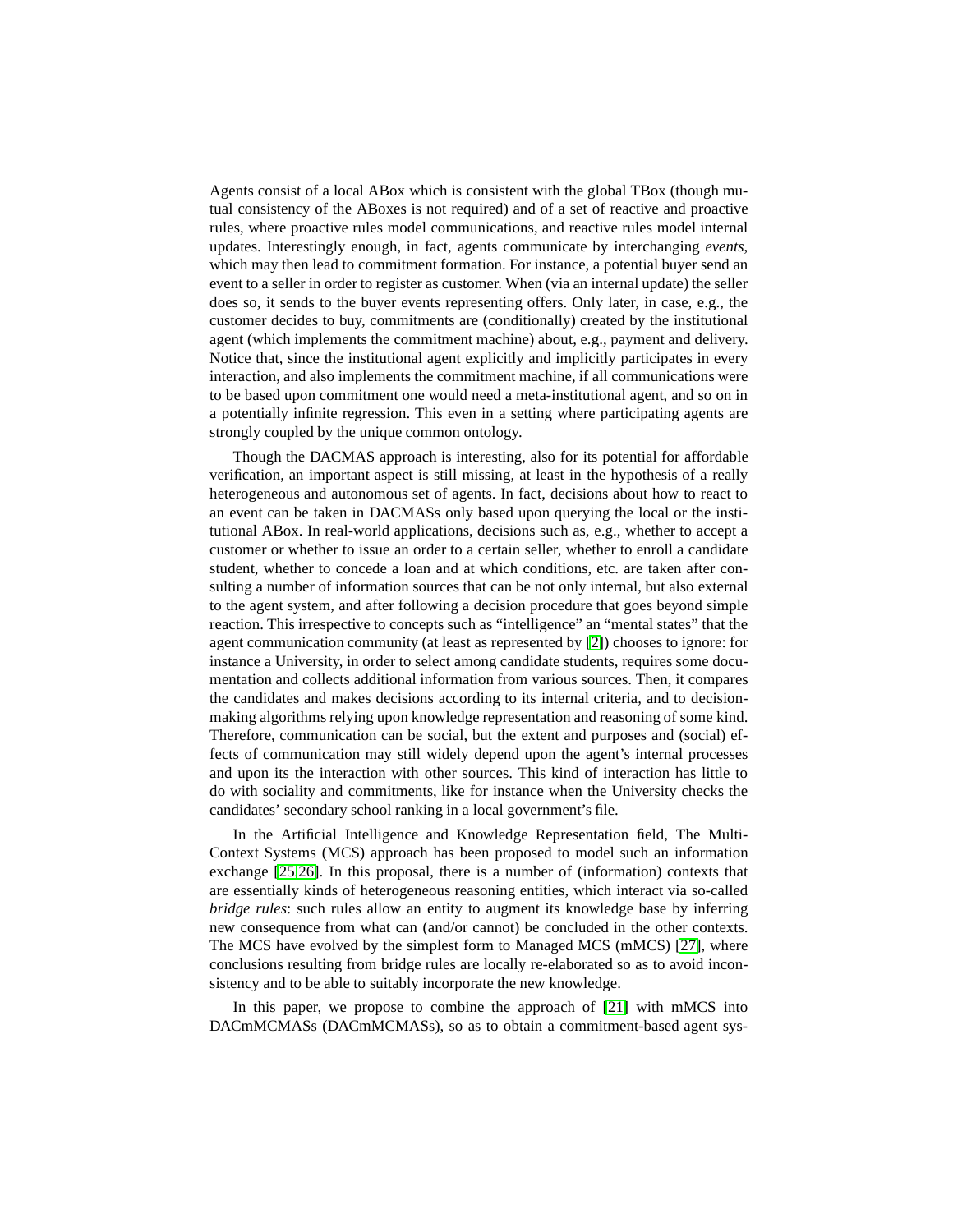tem which is however able to interact with heterogeneous external information sources. This by augmenting the set of participating agents by a set of contexts, and by equipping agents with special communicative rules that are a variant of bridge rules.

The paper is organized as follows: in Sections [2](#page-3-0) we provide the necessary background notions about mMCSs and DACMASs. In Section [3](#page-6-0) we present and illustrate, also by means of examples, the new approach of DACmMCMASs. We also discuss how nice properties of both mMCSs and DACMASs extend to the new formalization. Finally, in Section [4](#page-12-4) we conclude.

### <span id="page-3-0"></span>**2 Background on mMCS and DACMAS**

#### <span id="page-3-1"></span>**2.1 mMCS**

(Managed) Multi-Context systems [\[26,](#page-14-5)[27\]](#page-14-6) aim at making it possible to build systems that need to access multiple possibly heterogeneous data sources, despite the variety of formalisms and languages these data sources can be based upon. In particular, it is realistically assumed that data sources, called "contexts" cannot be standardized in any way, so the objective is that of modeling the necessary information flow among contexts. The device for doing so is constituted by "bridge rules", which are similar to datalog rules with negation (cf., e.g., [\[28\]](#page-14-7) for a survey about datalog and the references therein for more information) but allow for inter-context communication, as in each element their "body'of these rules the context from which information is to be obtained is explicitly indicated.

In this section we will briefly revise MCSs. We will adapt terminology and defi-nitions to our setting. Reporting from [\[26\]](#page-14-5), a logic L is a triple  $(KB_L; Cn_L; ACC_L)$ , where  $KB_L$  is the set of admissible knowledge bases of L, which are sets of  $KB$ elements ("formulas");  $Cn<sub>L</sub>$  is the set of acceptable sets of consequences (in [\[26\]](#page-14-5) they are called "belief sets", but we prefer to abstract away from "mentalistic" concepts), whose elements are data items or "facts";  $ACC_L : KB_L \rightarrow 2^{Cn_L}$  is a function which defines the semantics of L by assigning each knowledge-base an "acceptable" set of consequences. A multi-context system (MCS)  $M = (C_1, \ldots, C_n)$  is a heterogeneous collection of contexts  $C_i = (L_i; kb_i; br_i)$  where  $L_i$  is a logic,  $kb_i \in KB_{L_i}$  is a knowledge base and  $br_i$  is a set of bridge rules. Each such rule is of the following form, where the left-hand side s is called the *head*, also denoted as  $hd(\rho)$ , the right-hand side is called the *body*, also denoted as  $body(\rho)$ , and the comma stand for conjunction.

$$
s \leftarrow (c_1 : p_1), \ldots, (c_j : p_j), not (c_{j+1} : p_{j+1}), \ldots, not (c_m : p_m).
$$

For each bridge rule included in a context  $C_i$ , it is required that  $kb_i \cup s$  belongs to  $KB_{Li}$  and, for every  $k \leq m$ ,  $c_k$  is a context included in M, and each  $p_k$  belongs to some set in  $KB_{L_k}$ .

The meaning is that s is added to the consequences of  $kb_i$  whenever each  $p_r$ ,  $r \leq j$ , belongs to the consequences of context  $c_r$ , while instead each  $p_s$ ,  $j < s \leq m$ , does not belong to the consequences of context  $c_s$ . If  $M = (C_1, \ldots, C_n)$  is an MCS, a data state ("belief state" in the terminology of [\[26\]](#page-14-5)) is a tuple  $S = (S_1, \ldots, S_n)$  such that each  $S_i$  is an element of  $C_{n_i}$ . Desirable data states are those where each  $S_i$  is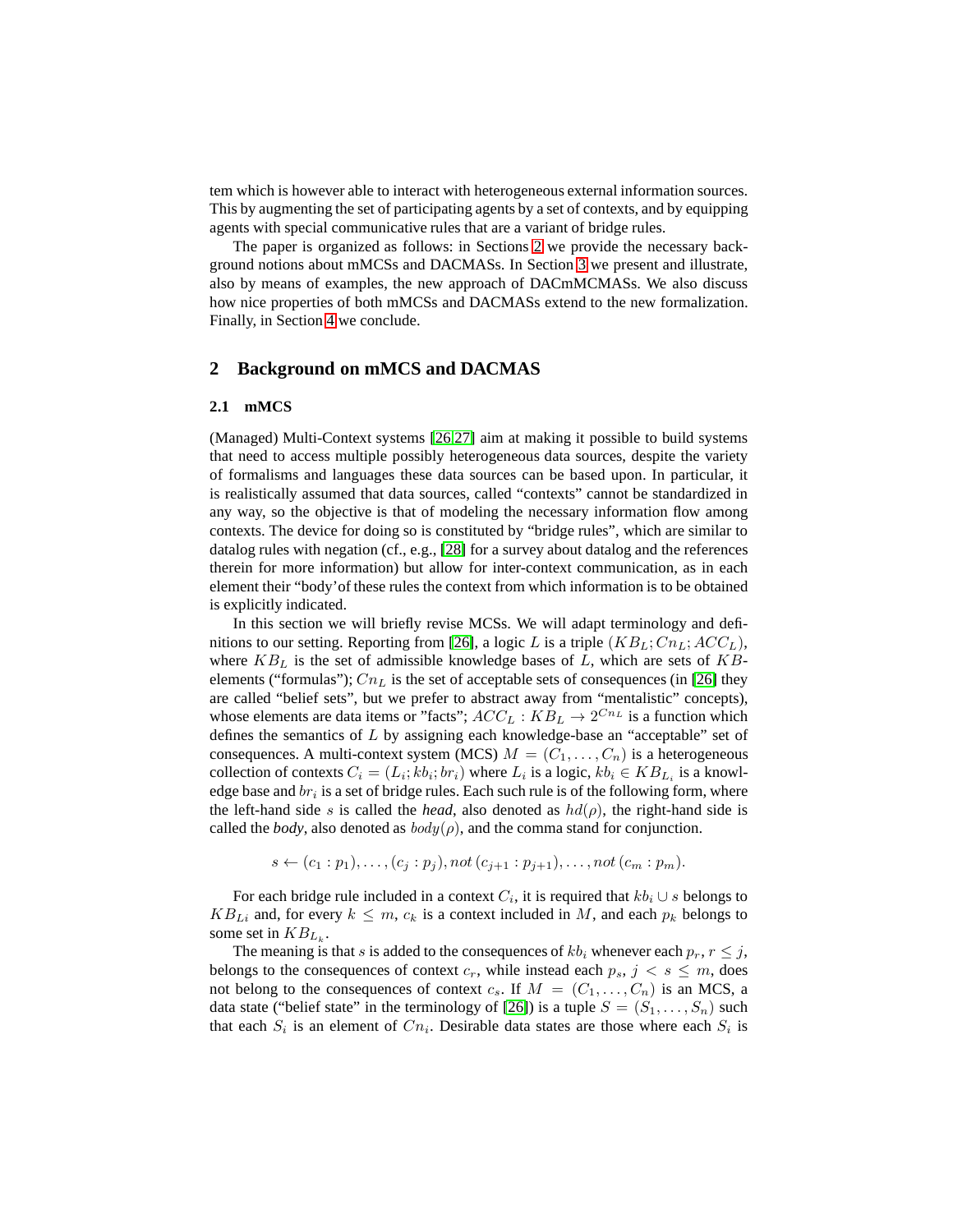acceptable according to  $ACC_i$ . A bridge rule  $\rho$  is applicable in a data state iff for all  $1 \leq i \leq j : p_i \in S_i$  and for all  $j + 1 \leq k \leq m : p_k \notin S_k$ . Let  $app(S)$  be the set of bridge rules which are applicable in a data state S.

We will now introduce managed MCS (mMCS) though in a simplified form with respect to [\[26\]](#page-14-5): in fact, they substitute a logic with a "logic suite", where one can select the desired semantics for the given knowledge base. We define mMCS over logics, as the extension over logic suites is not needed in our setting (thus, our formulation is in between those of  $[26]$  and  $[27]$ ). While in standard MCSs the head s of a bridge rule is simply added to the "destination" context's data state  $kb$ , in managed MCS  $kb$  is subjected to an elaboration w.r.t. s according to a specific operator op and to its intended semantics: rather than simple addition, op can determine, e.g. deletion of other formulas upon addition of s, or any kind of elaboration and revision of  $kb$  w.r.t. s. Formula s itself can be elaborated by  $op$ , for instance with the aim of making it compatible with  $kb$ 's format.

For a logic L,  $F_L = \{s \in kb \mid kb \in KB_L\}$  is the set of formulas occurring in its knowledge bases. A *management base* is a set of operation names (briefly, operations) OP, defining elaborations that can be performed on formulas, e.g., addition of, revision with, etc. For a logic  $L$  and a management base  $OP$ , the set of operational statements that can be built from OP and  $F_L$  is  $F_L^{OP} = \{o(s) | o \in OP, s \in F_L\}$ . The semantics of such statements is given by a management function, which maps a set of operational statements and a knowledge base into a modified knowledge base. In particular, a management function over a logic  $L$  and a management base  $OP$  is a function

$$
mng: 2^{F_L^{OP}} \times KB^L \rightarrow 2^{KB_L} \setminus \emptyset
$$

Bridge rules for context  $C_i$  are as before, except that the head now belongs to  $F_L^{OP}$ , and is then of the form  $o(s)$ .

Semantics of (simplified) mMCS are in terms of *equilibria*. A data state  $S =$  $(S_1, \ldots, S_n)$  is an equilibrium for an MCS  $M = (C_1, \ldots, C_n)$  iff, for  $1 \leq i \leq n$ , there exists  $kb'_i = mng_i(app(S), kbi)$  such that  $S_i \in ACC_i(kb'_i)$ . Thus, an equilibrium is a global data state composed of acceptable data sets, one for each context, considering however inter-context communication determined by bridge rules and the elaboration resulting from the operational statements and the management function.

Equilibria may not exist, or may contain inconsistent data sets (local inconsistency, w.r.t. *local consistency*). A management function is called *local consistency (lc-) preserving* iff, for every given management base,  $kb'$  is consistent. It can be proved that a mMCS where all management functions are lc-preserving is locally consistent. *Global consistency* would require the  $S_i$ 's to be consistent with each other, but this property is not required in this context.

Intuitively, a data state is an equilibrium whenever the application of a bridge rule according to the destination context's strategy for incorporating new knowledge produces a result which is compatible with the context's semantics for its data sets. E.g., in a data set consisting simply of positive and negative facts simple addition of the negation of a pre-existing fact cannot result in an equilibrium as it determines an inconsistency. Equilibrium can be guaranteed via an lc-preserving operator op which, e.g., gives priority to newly acquired data by removing the pre-existing conflicting item.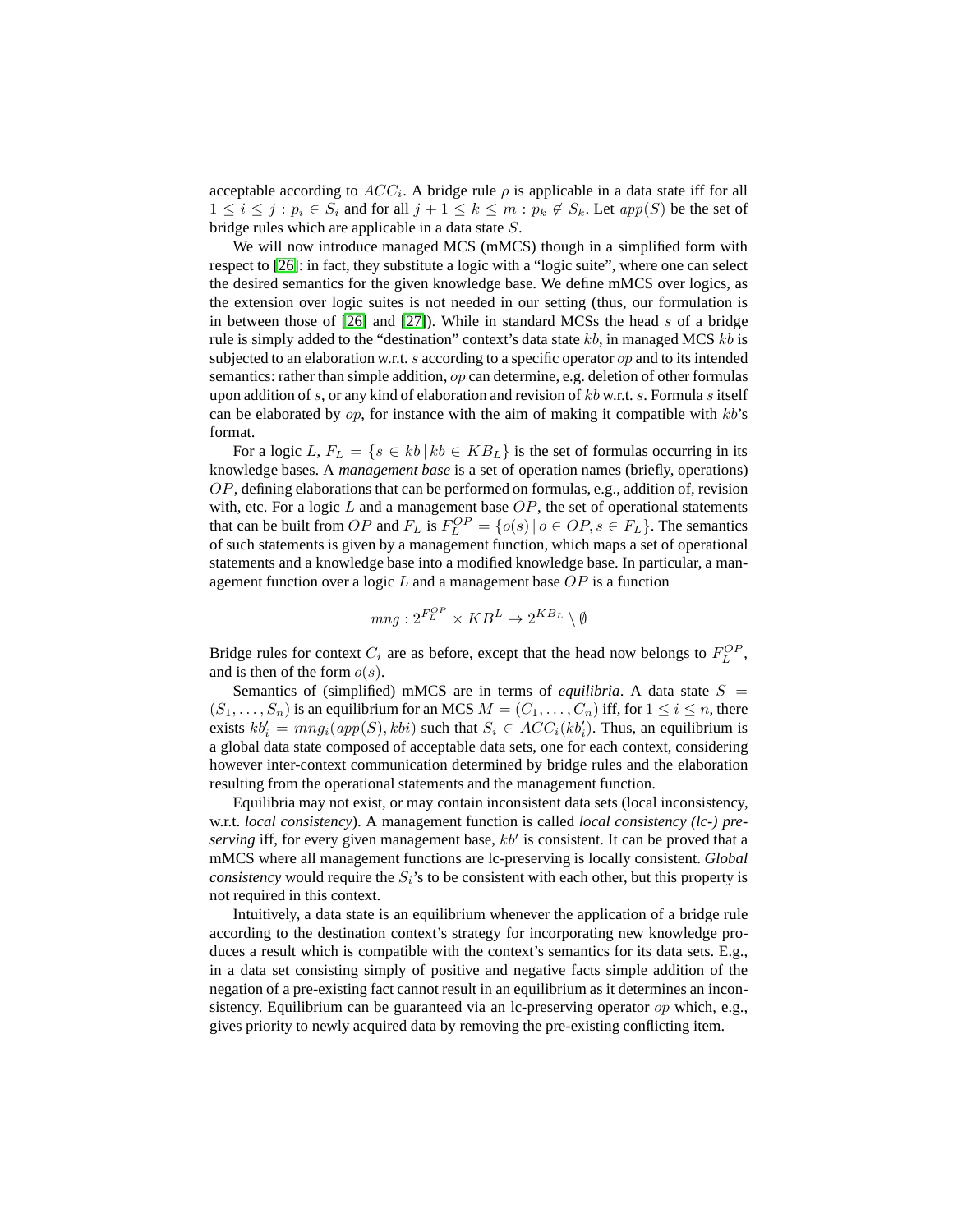Notice that bridge rules are intended to be applied whenever they are applicable, so inter-context communication automatically occurs via the predefined set of bridge rules, though mediated via the management function. In our proposal, as seen below bridge rules will be introduced in agents, which will be able to apply them proactively.

#### **2.2 DACMAS**

We assume as known the basic concepts about Description Logic and ontologies [\[24\]](#page-14-3) and in particular DLR-Lite, though no detail is needed here beyond being aware of the following aspects. (1) A TBox is a finite set of assertions specifying: concepts and relations; inclusion and disjunction among concepts/relations; key assertions for relations. (2) An ABox is a finite set of assertions concerning concept and relation membership. In essence, a TBox describes the structure of the data/knowledge, and the ABox specifies the actual data/knowledge instance. (3) In DLR-Lite, data can be queried via UCQs (Union of Conjunctive Queries) and ECQs (Existential Conjunctive Queries): the latter are FOL (First-Order Logic) queries involving negation, conjunction and the existential quantifier, whose atoms are UCQs.

Formally, a DACMAS (Data-Aware Commitment-based Multi-Agent System) is (from [\[21\]](#page-14-0)) a tuple  $\langle \mathcal{T}, \mathcal{E}, \mathcal{X}, \mathcal{I}, \mathcal{C}, \mathcal{B} \rangle$  where: (i) X is a finite set of agent specifications; (ii) T is a global DLR-Lite TBox, which is common to all agents participating in the system; (iii)  $\mathcal I$  is a specification for the "institutional" agent; (iv)  $\mathcal E$  is a set of predicates denoting events (where the predicate name is the event type, and the arity determines the content/payload of the event); (v) C is a contractual specification; (vi) and B is a Commitment Box (CBox). The global TBox lists the names of all participating agents in connection to their specifications. Each agent has a local ABox, consistent with the global TBox, where however the ABoxes of the various agents are not required to be mutually consistent. The institutional agent is a special agent who is aware of every message exchanged in the system, and can query all ABoxes. In addition, it is responsible of the management of commitments, whose concrete instances are maintained in the Commitment Box B, and it does so based on the *Commitment Rules* in C, which define the commitment machine. An execution semantics for DACMASs is provided in [\[21\]](#page-14-0), in terms of a transition system constructed by means of a suitable algorithm.

Apart from the local ABox, each agent's specification include a (possibly empty set of): *communicative rules*, which proactively determine events to be sent to other agents; *update rules*, which are internal reactive rules that update the local ABox upon sending/receiving an event to/from another agent. the other participants.

A communicative rule has the form

$$
Q(r, \hat{x})
$$
 enables  $EV(\hat{x})$  to r

where:  $Q$  is an  $ECQ$  query, or precisely an  $ECQ_l$  with *location argument*  $@Ag$  to specify the agent to which the query is directed (if omitted, the the agent queries its own ABox);  $\hat{x}$  is a set of tuples representing the results of the query;  $EV(\hat{x})$  is an event supported by the system, i.e., predicate EV belongs to  $\mathcal{E}$ ; r is a variable, denoting an agent's name. Whenever the rule is proactively applied, if the query evaluates to true (i.e., if the query succeeds) then  $EV(\hat{x})$  and r are instantiated via one among the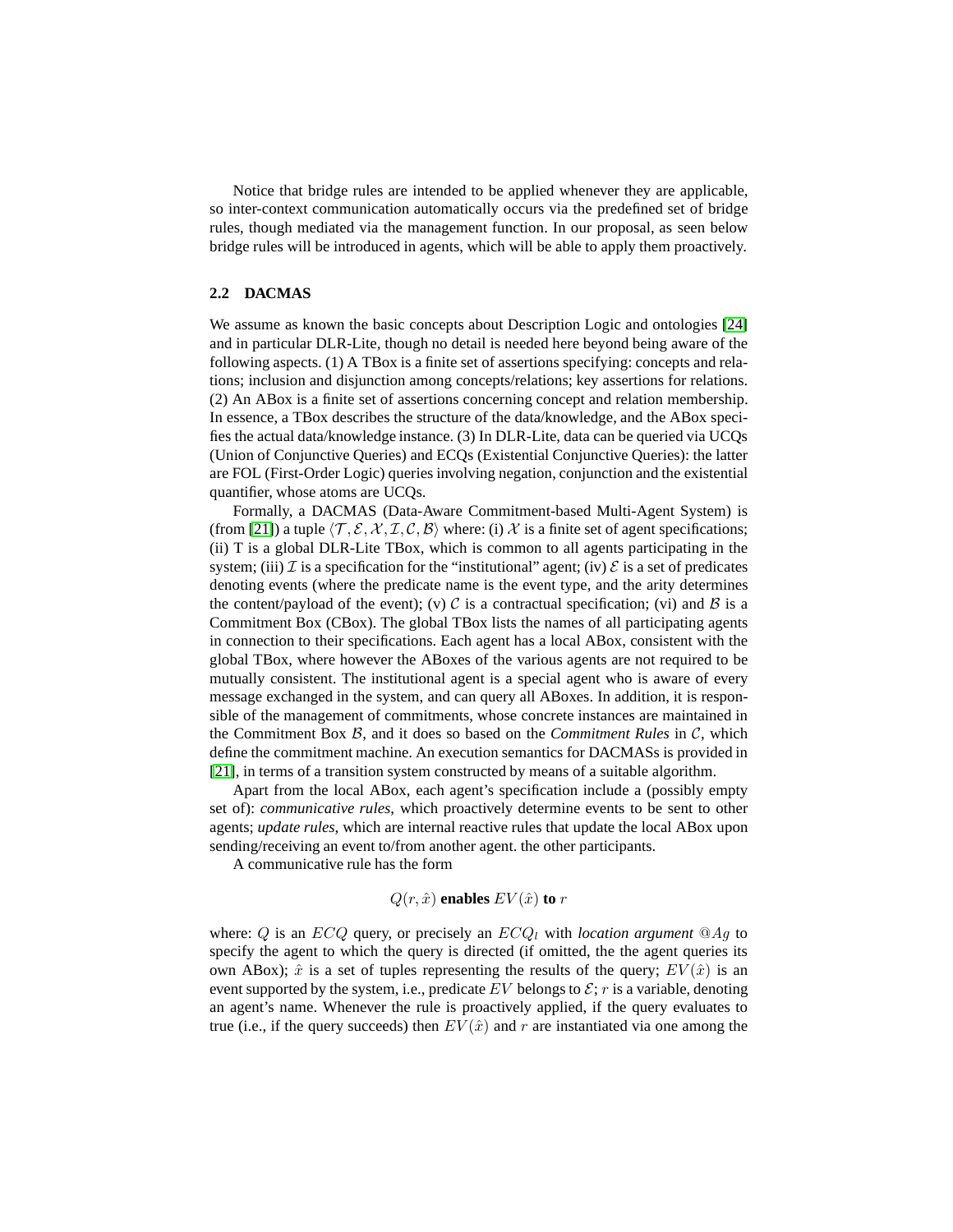answers returned by the query, according to the agent's own choice. For instance, an agent can find the name  $r$  of the provider of a service (if several names are returned, only one is chosen) and sends to this provider a subscription request (instantiated with the necessary information  $\hat{x}$ ) in order to be able to access the service.

Update rules are ECA-like rules<sup>[1](#page-6-1)</sup> of the following form, where  $\alpha$  is an action, the other elements are as before, and each rule is to be applied whenever an event is either sent or received, as specified in the rule itself:

**on**  $EV(\hat{x})$  **to** r **if**  $Q(r, \hat{x})$  **then**  $\alpha(r, \hat{x})$  **(on-send/on-receive)** 

Update rules may imply the insertion in the agent's ABox of new data items not previously present in the system, taken from a countably infinite domain  $\Delta$ . For instance, after subscription to a service an agent can receive offers and issue orders, the latter case determining the creation of a commitment (managed by the institutional agent).

An agent specification is a tuple  $\langle sn, \Pi \rangle$ , where sn is the agent specification name, and  $\Pi$  is the set of communicative and update rules characterizing the agent.

# <span id="page-6-0"></span>**3 DACmMCMAS: Data-Aware Commitment-based managed Multi-Context MASDACmMCMASs**

The definition of a DACmMCMAS ( Data-Aware Commitment-based managed Multi-Context MASDACmMCMASs), extend that of DACMASs as the set of participating agents is augmented with a set of contexts, which are to be understood as data sources which can be consulted by agents. The global TBox will now include a set of context names. However no specification of contexts is provided, since contexts are supposed to be external to the system. Contexts are supposed to be available for queries only. Each context's name is however related, in the Tbox, to a *context role*, specifying the function that a context assumes in the system. E.g., a context's name studoff may correspond to context role *student\_office*, and context name *poldept* to *police\_department*. More information about contexts can be held in each agent's ABox, i.e., each agent may have its own private information about context roles. Bridge rules, similar to those of MCSs, can be now defined also in agents. Each agent is therefore equipped with local management functions, which can perform any elaboration on acquired data. The objective is to keep the agent's ABox consistent, by means either of general simple techniques (e.g., rejecting incoming inconsistent knowledge) or via more involved belief revision techniques.

In the following, let a logic, a management base and management functions be as specified in Section [2.1.](#page-3-1) Formally, we have (where  $\mathcal{T}, \mathcal{E}, \mathcal{X}, \mathcal{I}, \mathcal{C}$  and  $\mathcal{B}$  are the same as for DACMASs, their meaning is reported only for making the overall definition selfcontained):

**Definition 1.** *A DACmMCMAS (Data-Aware Commitment-based managed Multi- Context MAS) is a tuple*  $\langle T, \mathcal{E}, \mathcal{X}, \mathcal{Y}, \mathcal{I}, \mathcal{C}, \mathcal{B} \rangle$  *where: (i) T is a global DLR-Lite TBox, which* 

<span id="page-6-1"></span><sup>&</sup>lt;sup>1</sup> As it is well-known, 'ECA' rules stands for 'Event-Condition-Action' rules, and specify reaction to events.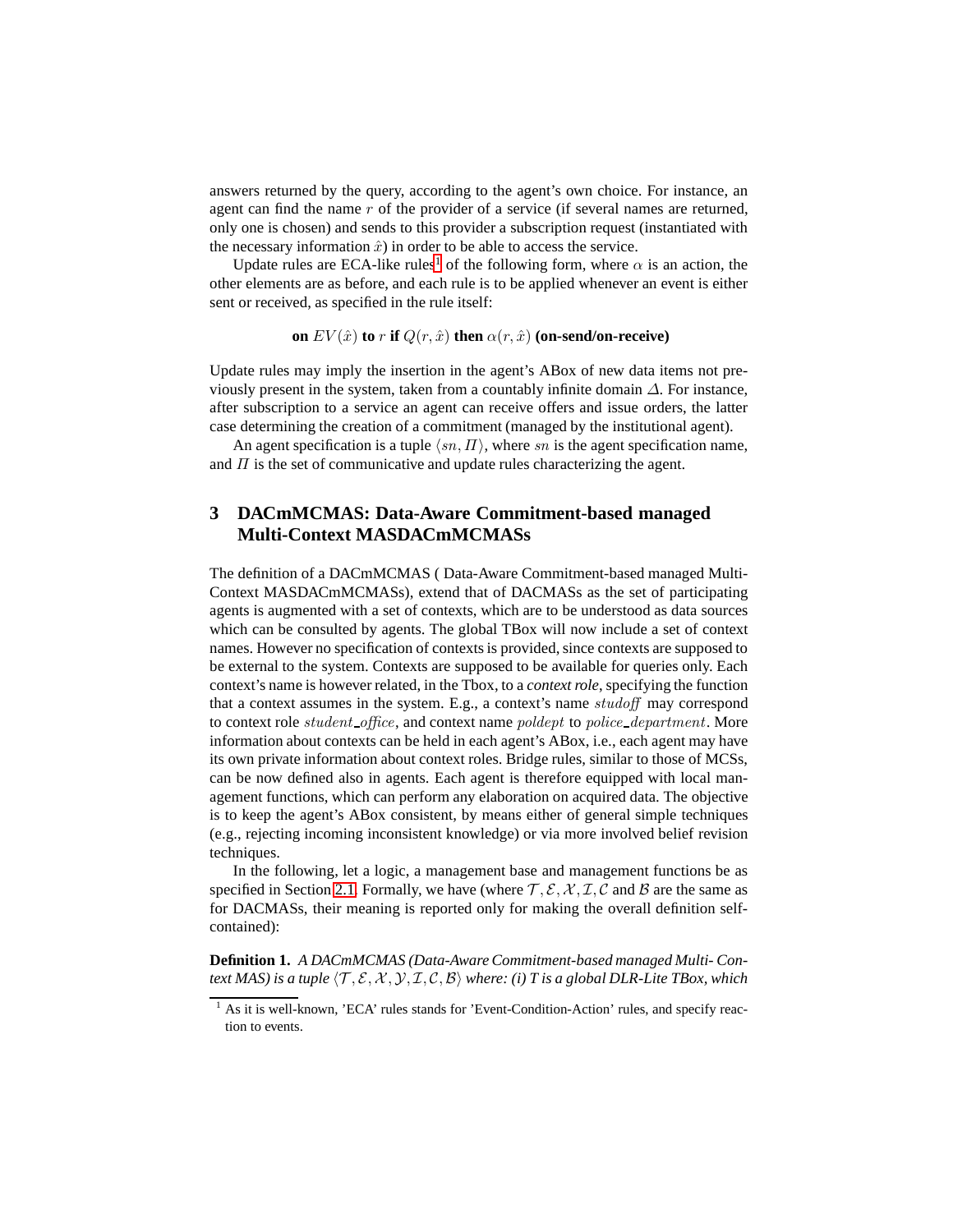is common to all agents participating in the system; (ii)  $\mathcal E$  is a set of predicates denot*ing events (where the predicate name is the event type, and the arity determines the content/payload of the event); (iii)*  $X$  *is a finite set of agent specifications; (iv)*  $Y$  *is a finite set of context names; (vv)*  $\mathcal{I}$  *is a specification for the institutional agent; (vi)*  $\mathcal{C}$  *is a contractual specification; (vii) and* B *is a Commitment Box (CBox).*

The global TBox lists, as in DACMASs, the names of all participating agents in connection to their specifications. The global TBox however also lists the description of all available external contexts, for which (differently from agents) no specification is available within the system. Each context has a name and, as mentioned, each context has a *role*, indicating to agents the kind of information that can be obtained from such context. For simplicity, we assume that roles are specified as constants: in future evolution of this work, more expressive descriptions may be adopted. We assume the each agent's local ABox may include additional context descriptions, concerning contexts which are locally known to that specific agent. We also assume that context names include all the information needed for actually posing queries (e.g., context names might coincide with their URIs). Context names might also be linked to the information about the related query language; however, again for the sake of simplicity though without loss of generality we assume that all contexts accept datalog queries. In particular, we will consider datalog queries of the following form.

<span id="page-7-0"></span>**Definition 2.** *An agent-to-context datalog query is defined as follows:*

## $Q : A_1, \ldots, A_n$ , not  $B_1$ , not  $B_m$  with  $n + m > 0$

*where the left-hand-side* Q *can stand in place of the right-hand-side. The comma stand for conjunction, and each the* Ai*s is either an atom or a binary expression involving connectives such as equality, inequality, comparison, applied to variables occurring in atoms and to constants. Each atom has a (possibly empty) tuple of arguments and can be either ground, i.e., all arguments are constants, or non-ground, i.e, arguments include both constants and variables, to be instantiated to constants in the query results.* All variables which occur either in  $Q$  or in the  $B_i$ *s* also occur in the  $A_i$ *s*.

Intuitively, the conjunction of the  $A_i$ s selects a set of tuples and the  $B_i$ s rule some of them out. Q is essentially a placeholder for the whole query, but also projects over the wished-for elements of the resulting tuples.

Each context may include bridge rules, of the form specified in section [2.1,](#page-3-1) where however the body refers to contexts only, i.e., contexts cannot query agents. The novelty of our approach is that also agents may be equipped with bridge rules, for extracting data from contexts (not agents, as data exchange among agents occurs via explicit communication as defined in DACMASs). As in DACMASs, we assume that the new data items possibly added to the agent's ABox belong to the same countably infinite domain ∆. Moreover, as seen below bridge rules in agents are not automatically applied as in mMCSs, rather they are proctively activated by agents upon need.

**Definition 3.** *A bridge rule occurring in an agent's specification has the following form.*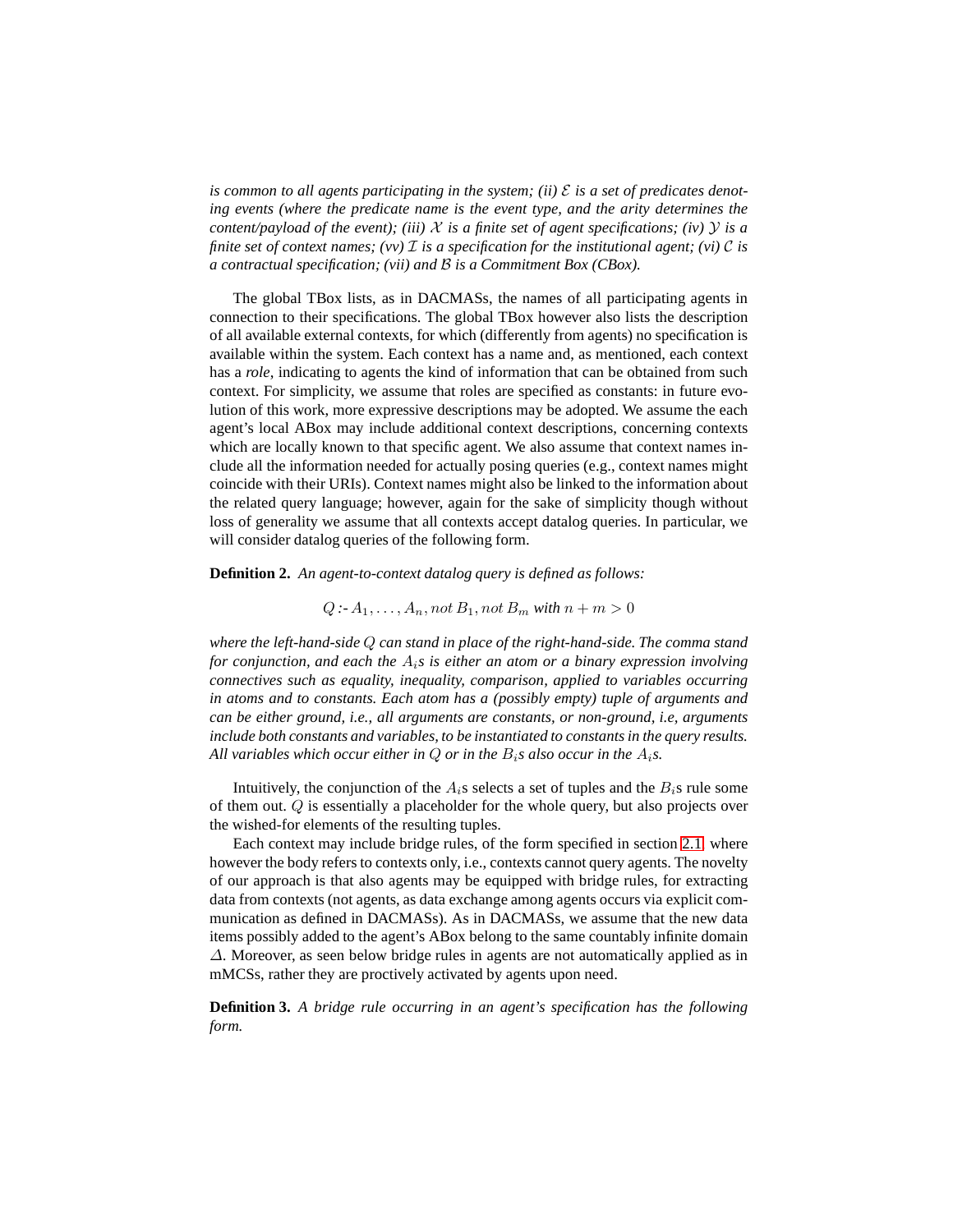$A(\hat{x})$  **determinedby**  $E_1, \ldots, E_k$ , not  $G_{k+1}, \ldots$ , not  $G_r$ 

 $A(\hat{x})$ *, called the* conclusion *of the rule, is an atom over tuple of arguments*  $\hat{x}$ *. The right-hand-side is called the* body *of the rule, and is a conjunction of queries on external contexts. Precisely, each of the*  $E_i$ *s and each of the*  $G_i$ *s (where*  $k > 0$  *and*  $r \geq 0$ ) can be either of the form  $DQ_i(\hat{x_i}) : c_i$  or of the form  $DQ_i(\hat{x_i}) : q_i$  where: DQ<sup>i</sup> *is a datalog query (defined according to Definition [2\)](#page-7-0) over tuple of arguments*  $\hat{x_i}$ ;  $c_i$  is a context listed in the local ABox with is role, and thus locally known to the *agent;*  $q_i = \text{Role@inst}(role_i)$  *is a context name obtained by means of a standard query Role@inst to the institutional agent inst (notation '@' is borrowed from standard DAC-*MASs), performed by providing the context role role<sub>i</sub>. We assume that all variables oc*curring in*  $A(\hat{x})$  *and in each of the*  $G_i$ *s also occur in the*  $E_i$ *s. The comma stands for conjunction. Assuming (without loss of generality) that all the*  $\hat{x}_i$ *s have the same arity, when the rule is* triggered *(see Definition [4](#page-8-0) below) then the* Ei*s may produce a set of* tuples, some of which are discarded by the  $G_i$ s. Finally,  $A(\hat{x})$  is obtained as a suit*able projection. Within an agent, different bridge rules have distinct conclusions. The management operations and function are defined separately (see Definition [5](#page-9-0) below).*

E.g., Role@inst(*student office*) would return the name of the context corresponding to the student office. There is, as mentioned, an important difference between bridge rules in contexts and bridge rules in agents. Each bridge rules in a context is meant to be automatically applied whenever the present data state entails the rule body. The new knowledge corresponding to the rule head is added (via the management function) to the context's knowledge base. Instead, bridge rules in agents are meant to be proactvely activated by the agent itself. To this aim, we introduce suitable variants of DACMAS's communicative and update rules.

<span id="page-8-0"></span>**Definition 4.** *A* trigger rule *has the form*

 $Q(\hat{x})$  **enables**  $A(\hat{y})$ 

*where:* Q *is an*  $ECQ_1$  *query, and*  $\hat{x}$  *a set of tuples representing the results of the query;*  $A(\hat{y})$  *is the conclusion of exactly one of the agent's bridge rules. If the query evaluates to true, then*  $A(\hat{y})$  *is (partially) instantiated via one among the answers returned by the query, according to the agent's own choice, and the corresponding bridge rule is triggered.*

Since agents' bridge rules are executed neither automatically nor simultaneously, we have to revise the definition of management function with respect to the original definition of Section [2.1.](#page-3-1) First, notice that for each agent included in a DACmMCMAS the underlying logic  $(KB_L; Cn_L; ACC_L)$  is such that:  $KB_L$  is composed of the global TBox plus the local ABoxes;  $ACC<sub>L</sub>$  is determined by the DRL-Lite semantics, according to which elements of  $Cn<sub>L</sub>$  are computed. If an agent is equipped with n bridge rules, there will be *n* operators in the agent's management base, one for each bridge rule, i.e.,  $OP = \{op_1, \ldots, op_n\}$ . Each of them which will at least make the acquired knowledge compatible with the global TBox (possibly by means of global ontologies and/or forms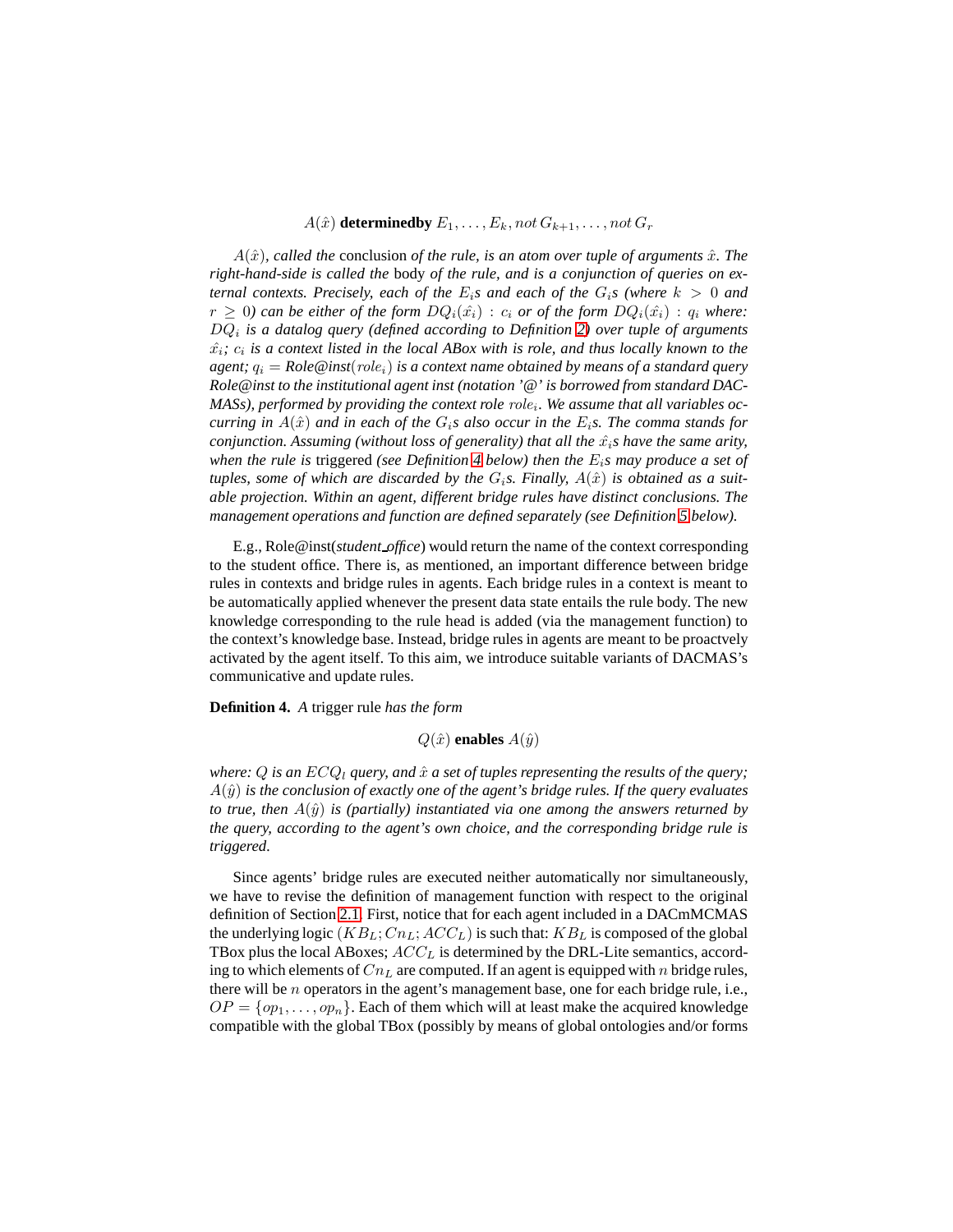of meta-reasoning, cf., e.g., [\[29,](#page-14-8)[30\]](#page-14-9) for an overview).  $F_L^{OP}$  is defined as in Section [2.1,](#page-3-1) but instead of a single management function there will now be  $n$  management functions  $m n g_1, \ldots, m n g_n$ , again one per each bridge rule, each one with signature (for each *i*)

$$
mng_i:F_L^{OP}\times KB^L\to 2^{KB_L}\setminus \emptyset
$$

They can however be factorized within a single agent's management function with signature (as in MCSs) OP

$$
mng_i: 2^{F_L^{OP}} \times KB^L \rightarrow 2^{KB_L} \setminus \emptyset
$$

which specializes into the  $mng_i$ s according to the bridge-rule head.

Whenever a bridge rule is triggered, its result is interpreted as an agent's generated event and is reacted to via a special ECA rule: this functioning is similar to *internal events* in the DALI agent-oriented programming language [\[31,](#page-14-10)[32\]](#page-14-11).

<span id="page-9-0"></span>**Definition 5.** *A* bridge-update rule *has the form*

on 
$$
A(\hat{x})
$$
 then  $\beta(\hat{x})$ 

*where:*  $A(\hat{x})$  *is the conclusion of exactly one bridge rule, and*  $\hat{x}$  *a set of tuples representing the results of the application of the bridge rule;*  $\beta(\hat{x})$  *specifies the operator, management function and actions to be applied to*  $\hat{x}$ *, which may imply querying the ABoxes of the agent and of the institutional agent, so as to re-elaborate the agent's ABox.*

Actually, trigger and bridge-update rules can be seen as a special case of communicative and update rules of DACMASs, where the omitted recipient is implicitly assumed to be *self*, i.e., the agent itself. The significant difference is that the involved event is not exactly an event as understood before, but is rather the result of a bridge rule. Also,  $\beta$  actions in bridge-update rules go beyond simple addition and deletion of facts performed by standard update rules. We now need for DACmMCMAS agents an agent specification which is augmented w.r.t. that of DACMAS ones:

**Definition 6.** An agent specification is a tuple  $\langle sn, \Pi \rangle$ , where sn is the agent spec*ification name, and* Π *is the set of rules characterizing the agent. In particular,*  $\Pi = \Pi_{cu} \cup \Pi_{btu} \cup \Pi_{aux}$ , where  $\Pi_{cu}$  is the set of communicative and update rules,  $\Pi_{btu}$ *is the set of bridge, trigger and bridge-update rules, and*  $\Pi_{aux}$  *the set of the necessary auxiliary rules.*

Notice that, though not explicitly mentioned, auxiliary rules where implicitly present also in the definition of DACMASs, unless one considered all necessary auxiliary definitions as built-ins.

The definition of data state and of equilibria must be extended with respect to those provided in Section [2.1,](#page-3-1) and not only because a data state now includes both contexts's and agents' sets of consequences. As mentioned, in MCSs a bridge rule is applied whenever it is applicable. This however does not in general imply that it is applied only once, and that an equilibrium, once reached, lasts forever. In fact, contexts are in general able to incorporate new data items from the external environment (which may include, as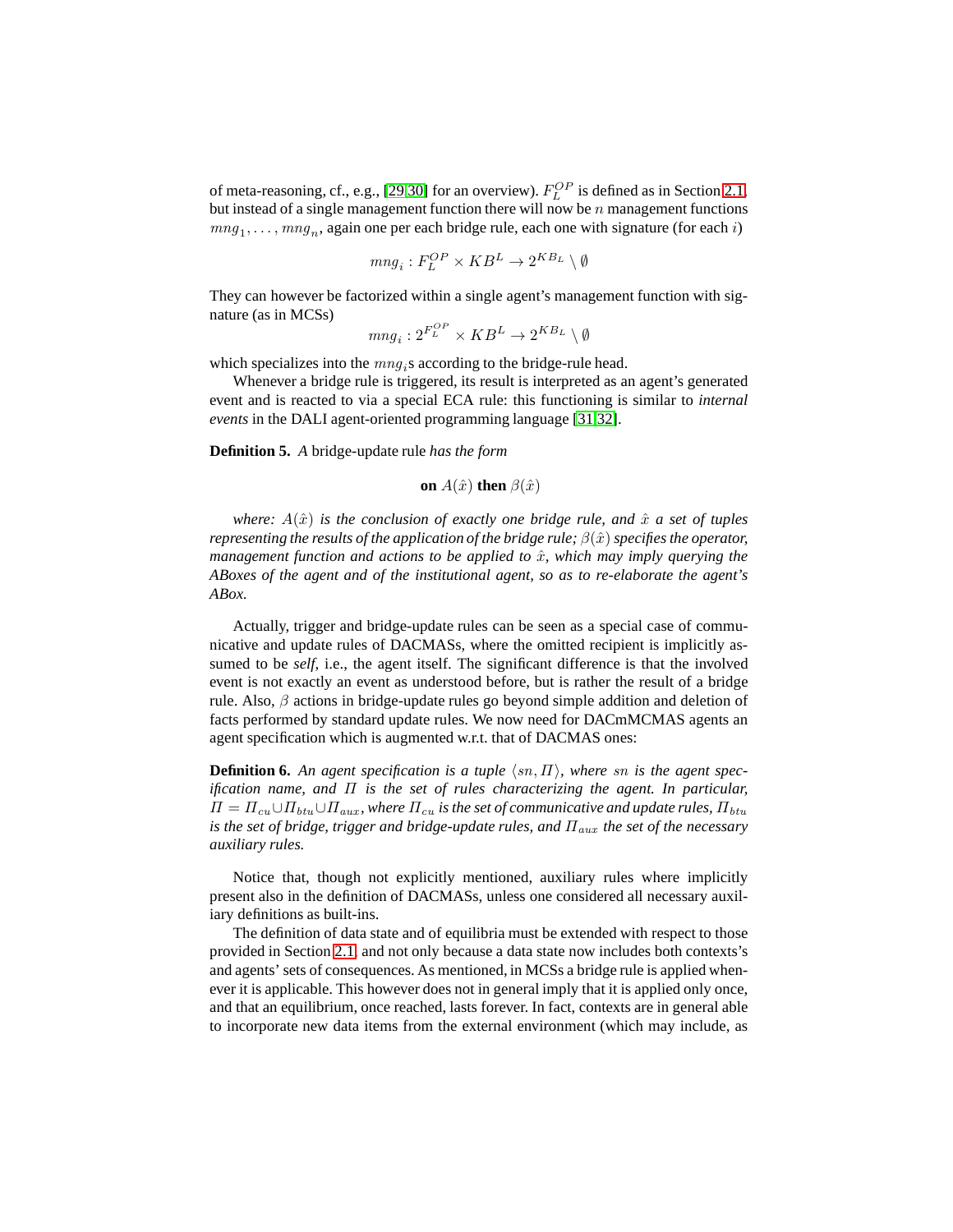discussed in [\[33\]](#page-14-12), the input provided by sensors). Therefore, a bridge rule is in principle re-evaluated whenever a new result can be obtained, thus leading to evolving equilibria. In DACmMCMASs, there is the additional issue that for a bridge rule to be applied it is not sufficient that it is applicable in the MCS sense, but it must also be triggered by a corresponding trigger rule. Formally we have:

**Definition 7.** Let M be a DACmMCMAS where  $(C_1, \ldots, C_j)$  are the composing con*texts and*  $(A_{j+1},...,A_n)$  *the composing agents,*  $j \geq 0, n > 0$ *. A data state of* M *is a tuple*  $S = (S_1, \ldots, S_n)$  *such that each*  $S_i$  *is an element of*  $Cn_i$ *.* 

**Definition 8.** Lat  $S = (S_1, \ldots, S_n)$  be a data set for a DACmMCMAS M where  $(C_1, \ldots, C_j)$  *are the composing contexts and*  $(A_{j+1}, \ldots, A_n)$  *are the composing agents. A bridge rule* ρ *occurring in each composing context or agent is* potentially applicable *in* S *iff* S *entails its body. For contexts, entailment is the same as in MCSs. For agents, entailment implies that all queries in the rule body succeed w.r.t.* S*. A bridge rule is* applicable in a context *whenever it is potentially applicable. A bridge rule with head*  $A(\hat{y})$  *is* applicable in an agent  $A_j$  *whenever it is potentially applicable and there exists a trigger rule of the form*  $Q(\hat{x})$  **enables**  $A(\hat{y})$  *in the specification of*  $A_i$  *such that*  $Cn_j \models Q(\hat{x})$ *. Let app*(S) *be the set of bridge rules which are applicable in data state* S*.*

Desirable data states are those where each  $S_i$  is acceptable according to  $ACC_i$ .

**Definition 9.** A data state is an equilibrium iff, for  $1 \leq i \leq n$ , there exists  $kb'_i =$  $mng_i(app(S), kbi)$  *such that*  $S_i \in ACC_i(kb'_i)$ .

We will now re-elaborate an example taken from [\[21\]](#page-14-0), where a potential buyer queries the institutional agent in order to obtain the name of the seller (of some goods) and then sends to the seller a registration request, supposing that registration is required in order to become a customer. The communication rule from [\[21\]](#page-14-0) is in particular the following, where *sel* is the variable which is instantiated by the query to the seller's name. The query in fact asks *inst* for the specification name *Spec* of seller.

Spec@inst(*sel*, seller ) **enables** REQ REG **to** *sel*

We assume instead that before sending the registration request, the potential buyer intends to verify the reliability of the seller. To do so, the above rule is substituted by the following trigger rule, which looks almost identical unless for the fact that, instead of sending an event, a bridge rule is invoked by mentioning is head.

```
Spec@inst(sel), seller ) enables verify(sel)
```
The bridge rule might involve consulting a list of trusted companies and reviewing other user's opinion.

> verify(*sel*) **determinedby** trusted(*sel*) : trusted companies directory, not bad\_rating(sel) : user\_forum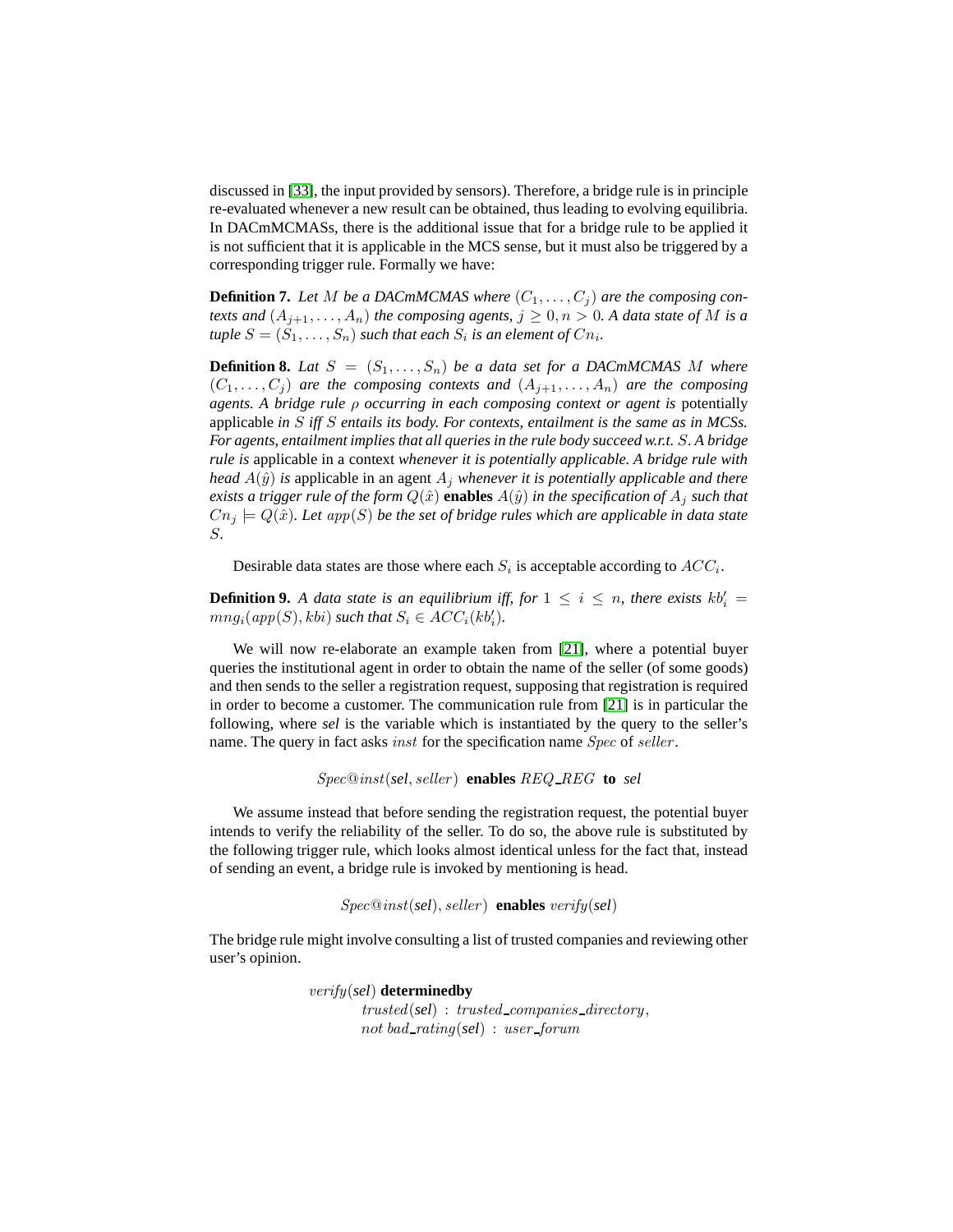If the verification is successful, which implies that verify(*sel*) becomes true as the body is implied by the current data state, then the seller can be added to the agent's ABox as reliable, and the registration request can actually be sent. This is achieved via the following bridge-update rule

on verify(self) then 
$$
add(verified(self))
$$

combined with a corresponding communication rule, whose head corresponds to a query of the agent to its own ABox.

```
verified(sel) enables REQ REG to sel
```
Bridge-update rules and communication rules are detached, as the former can subsist independently of the latter. If communication occured in the bridge-update rule, this would establish an unnecessary constraint about communication always occurring, and occurring immediately after information acquisition.

#### **3.1 Properties of DACmMCMASs**

In the terminology of [\[26\]](#page-14-5), we require all management functions (both those related to agents and those related to contexts) to be *local consistency (lc-)preserving*. We thus obtain the following, as a consequence of Proposition 2 in [\[26\]](#page-14-5):

**Proposition 1.** *Let D be a DACmMCMAS such that all management functions associated to the composing agents and contexts are lc-preserving. Then* D *is locally consistent.*

The execution semantics of a DACmMCMAS can be defined by extending the *transition system* defined for DACMAS in [\[21\]](#page-14-0), Section 4. We omit the full extended definition for lack of space. It should suffice however to say that the transition system construction (Figure 1 in [\[21\]](#page-14-0)) must be modified: (i) in steps 2-24, which manage rules, so as to encompass bridge rules; (ii) in steps 30-37, which manage actions, so as to encompass  $\beta$  actions in bridge-update rules.

This allows us to extend to DACmMCMASs the nice results provided in [\[21\]](#page-14-0) for DACMASs about verification using  $\mu$ -calculus (which is a powerful temporal logic used for model checking of finite-state transition systems, able to express both lineartime temporal logics such as LTL and branching-time temporal logics such as CTL and its variants). In particular, in [\[21\]](#page-14-0) a variant of  $\mu$ -calculus is adopted, that we denote as  $\mu_{ECQ_1}$  (for the formal definition of this variant, the reader may refer to [\[23\]](#page-14-2) and to the references therein). In Section 5.1 of [\[21\]](#page-14-0), decidability of verification of DACMASs is proved by assuming that they are *state bounded*, in the sense that for each agent in a DACMAS ther exists a bound on the number of data items simultaneously stored in its ABOX. In our context, we can assume state-boundedness for both agents' ABoxes and contexts' data instances: i.e, we assume that also the number of data items simultaneously stored in a context stays within the same bound as agents' ABoxes. Thus, verifiability properties of DACMASs (Theorem 5.1 in [\[21\]](#page-14-0)) still holds for DACmMC-MASs. The proof of the theorem remains substantially the same: in [\[21\]](#page-14-0) it is assumed to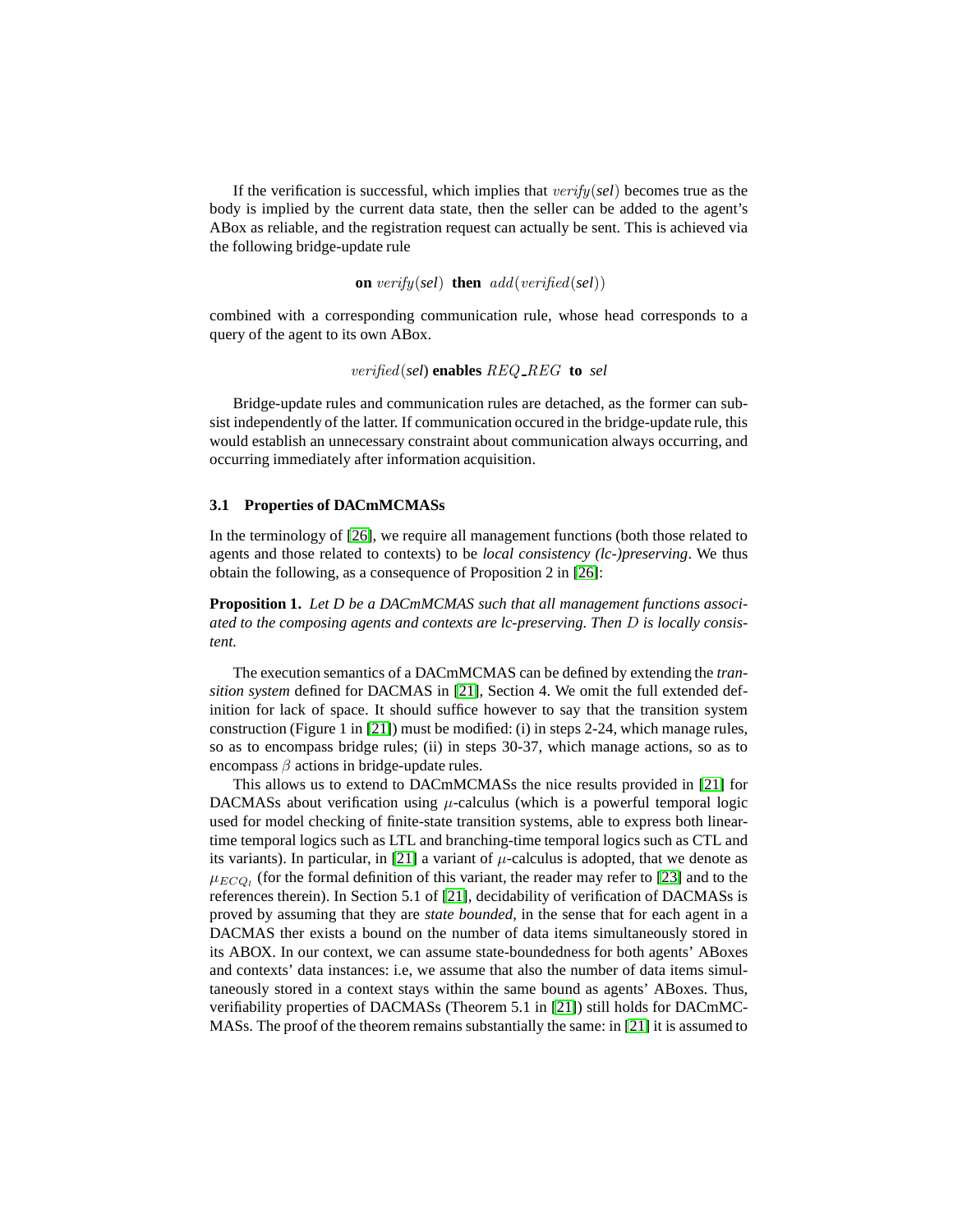unify all the ABoxes of the composing agents into a single relational database where tuples have an additional argument denoting the name of the agent the tuple comes from. We can assume to include in this relational database also data belonging to contexts, with an additional argument denoting the context name.

### <span id="page-12-4"></span>**4 Concluding Remarks**

In this paper we have extended DACMAS, which is a formalization of ontology-based and commitment-based multi-agent systems. Our extension allows a system to include not only agents but also external contexts. The objective is that of modeling realworld situations where agents not only interact among themselves, but also consult external heterogeneous data- and knowledge-based to extract useful information. In this way, both single agents and the overall system is able to evolve by incorporating new data/knowledge. To do so, we have merged DACMASs with managed multicontext systems (mMCS), which model data and knowledge exchange among heterogeneous sources in a controlled way. We thus obtain a more general formalization, called DACmMCMAS, which retains the desirable properties of both approaches. Similarly to what the authors argue for DACMAS, instances of DACmMCMAS are readily implementable via standard publicly available technologies.

We may notice however that a-priori formal verification may not always be practically possible, even for DACMASs. In fact, decidability of verification relies upon the assumption that agents's ABoxes are publicly available and can be in principle merged together. This assumption may certainly apply to many practical cases. In general however, agents are supposed to be wishing to keep some of their information private and unknown to other agents and to a potential third-party. Even more so in the case of DACmMCMAS: sometimes contexts will be part of the same overall organization, which would make contexts' contents available thus enabling verification. Sometimes however they can be fully external to the MAS. For these reason, we believe that a-priori verification techniques might be profitably complemented by run-time verification techniques, such as, e.g., those discussed in [\[34](#page-14-13)[,35\]](#page-14-14).

### **References**

- <span id="page-12-0"></span>1. Artikis, A., Pitt, J.V.: Specifying open agent systems: A survey. In Artikis, A., Picard, G., Vercouter, L., eds.: Engineering Societies in the Agents World IX, 9th International Workshop, ESAW 2008, Revised Selected Papers. (2008) 29–45
- <span id="page-12-1"></span>2. Chopra, A.K., Artikis, A., Bentahar, J., Colombetti, M., Dignum, F., Fornara, N., Jones, A.J.I., Singh, M.P., Yolum, P.: Research directions in agent communication. ACM TIST **4**(2) (2013) 20
- <span id="page-12-2"></span>3. Singh, M.P.: Towards a formal theory of communication for multi-agent systems. In Mylopoulos, J., Reiter, R., eds.: Proceedings of the 12th International Joint Conference on Artificial Intelligence, Morgan Kaufmann (1991) 69–74
- <span id="page-12-3"></span>4. Singh, M.P.: Formalizing communication protocols for multiagent systems. In Veloso, M.M., ed.: IJCAI 2007, Proceedings of the 20th International Joint Conference on Artificial Intelligence. (2007) 1519–1524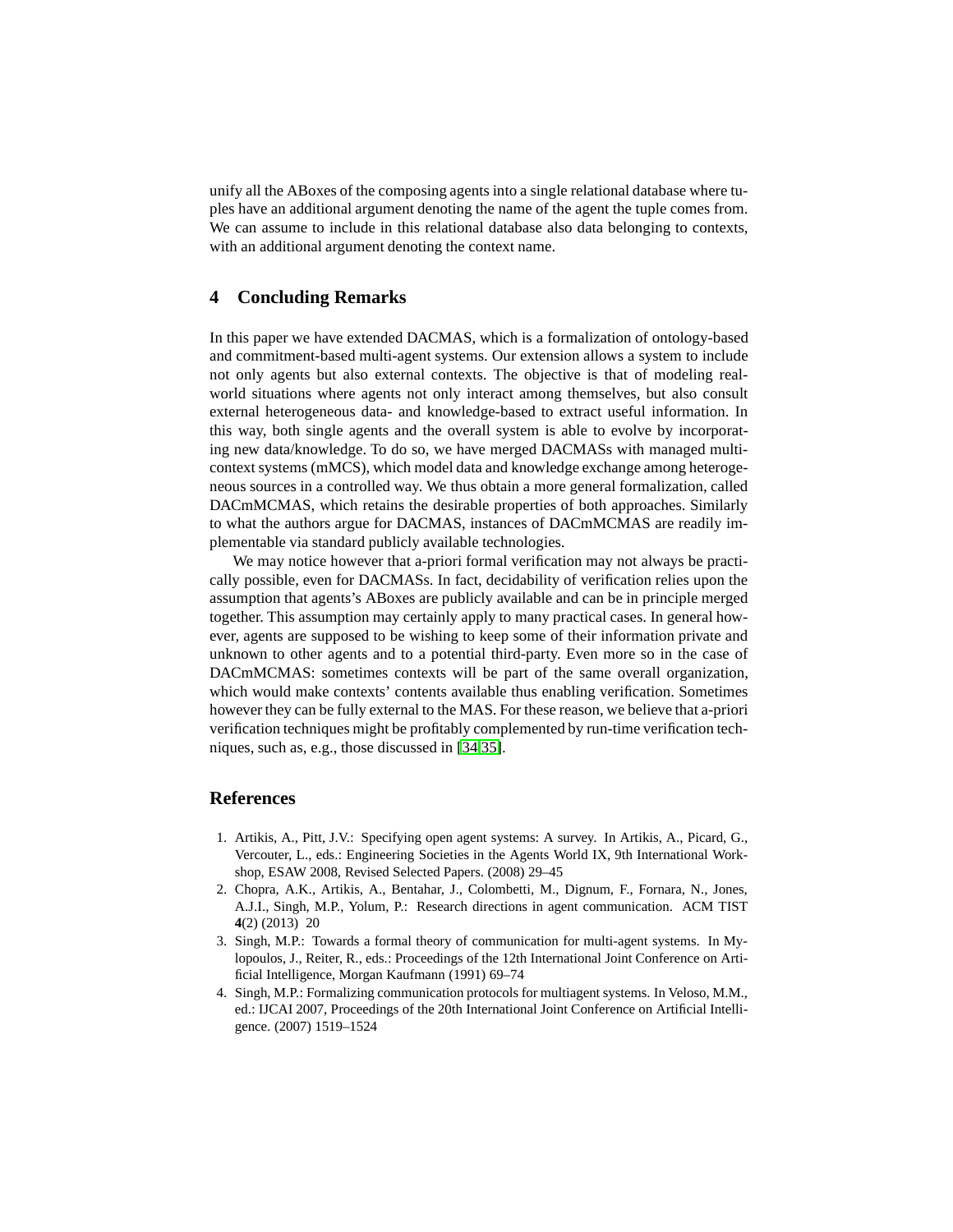- <span id="page-13-0"></span>5. Singh, M.P.: A social semantics for agent communication languages. In Dignum, F., Greaves, M., eds.: Issues in Agent Communication. Volume 1916 of Lecture Notes in Computer Science., Springer (2000) 31–45
- <span id="page-13-1"></span>6. Singh, M.P.: Commitments in multiagent systems: Some history, some confusions, some controversies, some prospects. In Paglieri, F., Tummolini, L., Falcone, R., Miceli, M., eds.: The Goals of Cognition. Essays in Honor of Cristiano Castelfranchi, College Publications, London (2012) 601626
- <span id="page-13-2"></span>7. Yolum, P., Singh, M.P.: Commitment machines. In Meyer, J.J.C., Tambe, M., eds.: Intelligent Agents VIII, 8th International Workshop, ATAL 2001, Revised Papers. Volume 2333 of Lecture Notes in Computer Science., Springer (2001) 235–247
- <span id="page-13-3"></span>8. Singh, M.P.: An ontology for commitments in multiagent systems. Artif. Intell. Law **7**(1) (1999) 97–113
- <span id="page-13-4"></span>9. Torroni, P., Chesani, F., Mello, P., Montali, M.: A retrospective on the reactive event calculus and commitment modeling language. In Sakama, C., Sardiña, S., Vasconcelos, W., Winikoff, M., eds.: Declarative Agent Languages and Technologies IX - 9th International Workshop, DALT 2011, Revised Selected and Invited Papers. Volume 7169 of Lecture Notes in Computer Science., Springer (2012) 120–127
- <span id="page-13-5"></span>10. Bragaglia, S., Chesani, F., Mello, P., Montali, M., Torroni, P.: Reactive event calculus for monitoring global computing applications. In Artikis, A., Craven, R., Cicekli, N.K., Sadighi, B., Stathis, K., eds.: Logic Programs, Norms and Action - Essays in Honor of Marek J. Sergot on the Occasion of His 60th Birthday. Volume 7360 of Lecture Notes in Computer Science., Springer (2012) 123–146
- <span id="page-13-6"></span>11. Chesani, F., Mello, P., Montali, M., Torroni, P.: Representing and monitoring social commitments using the event calculus. Autonomous Agents and Multi-Agent Systems **27**(1) (2013) 85–130
- <span id="page-13-7"></span>12. Baldoni, M., Baroglio, C., Chopra, A.K., Desai, N., Patti, V., Singh, M.P.: Choice, interoperability, and conformance in interaction protocols and service choreographies. In Sierra, C., Castelfranchi, C., Decker, K.S., Sichman, J.S., eds.: 8th International Joint Conference on Autonomous Agents and Multiagent Systems AAMAS 2009, IFAAMAS (2009) 843–850
- <span id="page-13-8"></span>13. Marengo, E., Baldoni, M., Baroglio, C., Chopra, A.K., Patti, V., Singh, M.P.: Commitments with regulations: reasoning about safety and control in regula. In Sonenberg, L., Stone, P., Tumer, K., Yolum, P., eds.: 10th International Conference on Autonomous Agents and Multiagent Systems AAMAS 2011, IFAAMAS (2011) 467–474
- <span id="page-13-9"></span>14. Baldoni, M., Baroglio, C., Marengo, E., Patti, V.: Constitutive and regulative specifications of commitment protocols: A decoupled approach. ACM TIST **4**(2) (2013) 22
- <span id="page-13-10"></span>15. Gerard, S.N., Singh, M.P.: Evolving protocols and agents in multiagent systems. In Gini, M.L., Shehory, O., Ito, T., Jonker, C.M., eds.: International conference on Autonomous Agents and Multi-Agent Systems, AAMAS '13. (2013) 997–1004
- <span id="page-13-12"></span><span id="page-13-11"></span>16. Foundation for Intelligent Physical Agents: FIPA Interaction Protocolo Specifications (2003)
- 17. Rao, A.S., Georgeff, M.P.: Modeling agents within a BDI-architecture. In Fikes, R., Sandewall, E., eds.: Proceedings of International Conference on Principles of Knowledge Representation and Reasoning (KR), Cambridge, Massachusetts, Morgan Kaufmann (1991)
- <span id="page-13-13"></span>18. Rao, A.S., Georgeff, M.: Modeling rational agents within a bdi-architecture. In: Proceedings of the Second Int. Conf. on Principles of Knowledge Representation and Reasoning (KR'91), Morgan Kaufmann (1991) 473–484
- <span id="page-13-14"></span>19. Fornara, M., Colombetti, N.: Specifying artificial institutions in the event calculus. In Dignum, V., ed.: Handbook of Research on Multi-Agent Systems: Semantics and Dynamics of Organizational Models. IGI Global (2009) 335–366 Chapter 14.
- <span id="page-13-15"></span>20. Chopra, A.K., Singh, M.P.: Agent communication. In Weiss, G., ed.: Multiagent Systems, 2nd edition. MIT Press (2013)